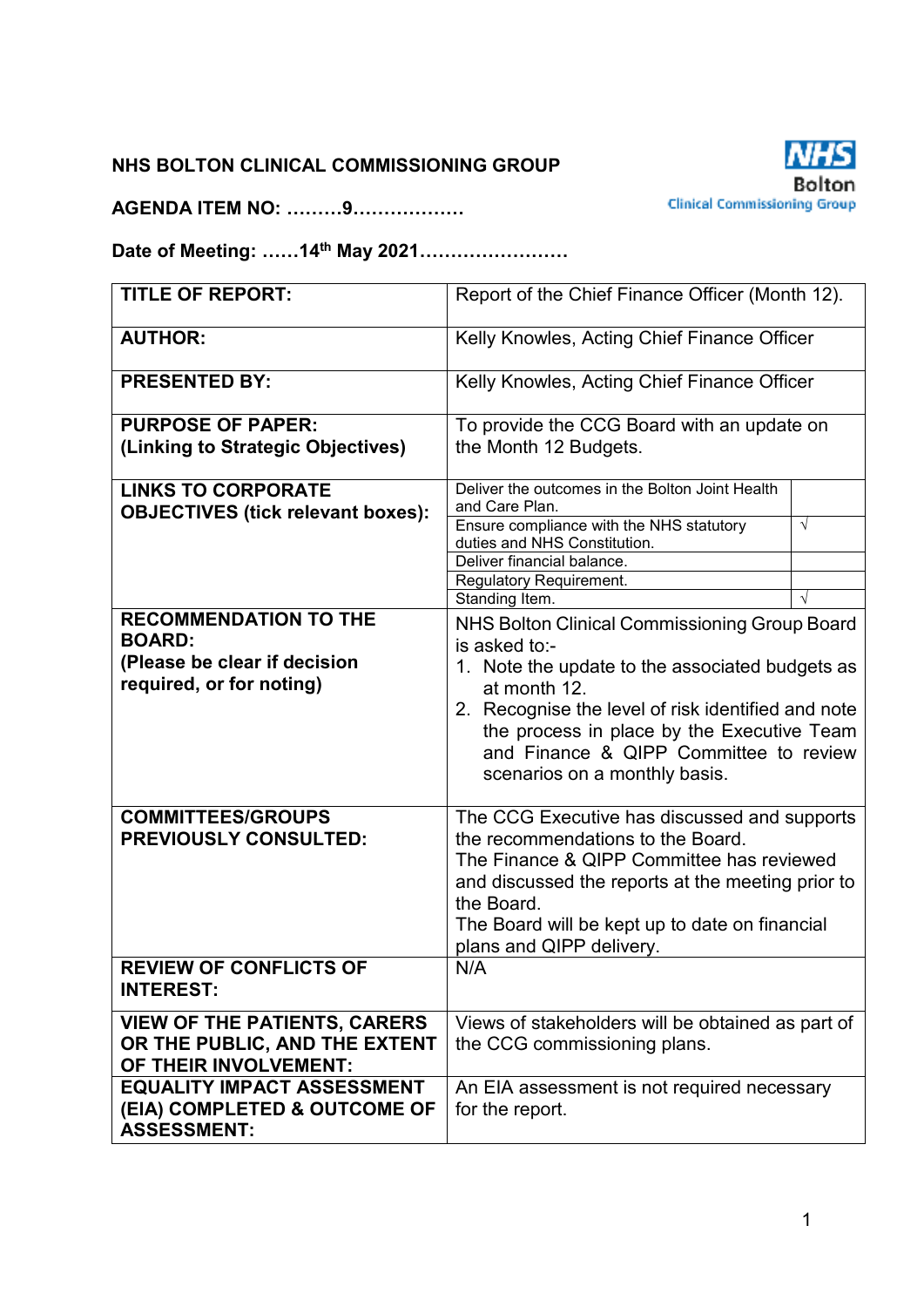# Report of the Chief Finance OfficerMonth 12 - March 2021

Kelly KnowlesActing Chief Finance Officer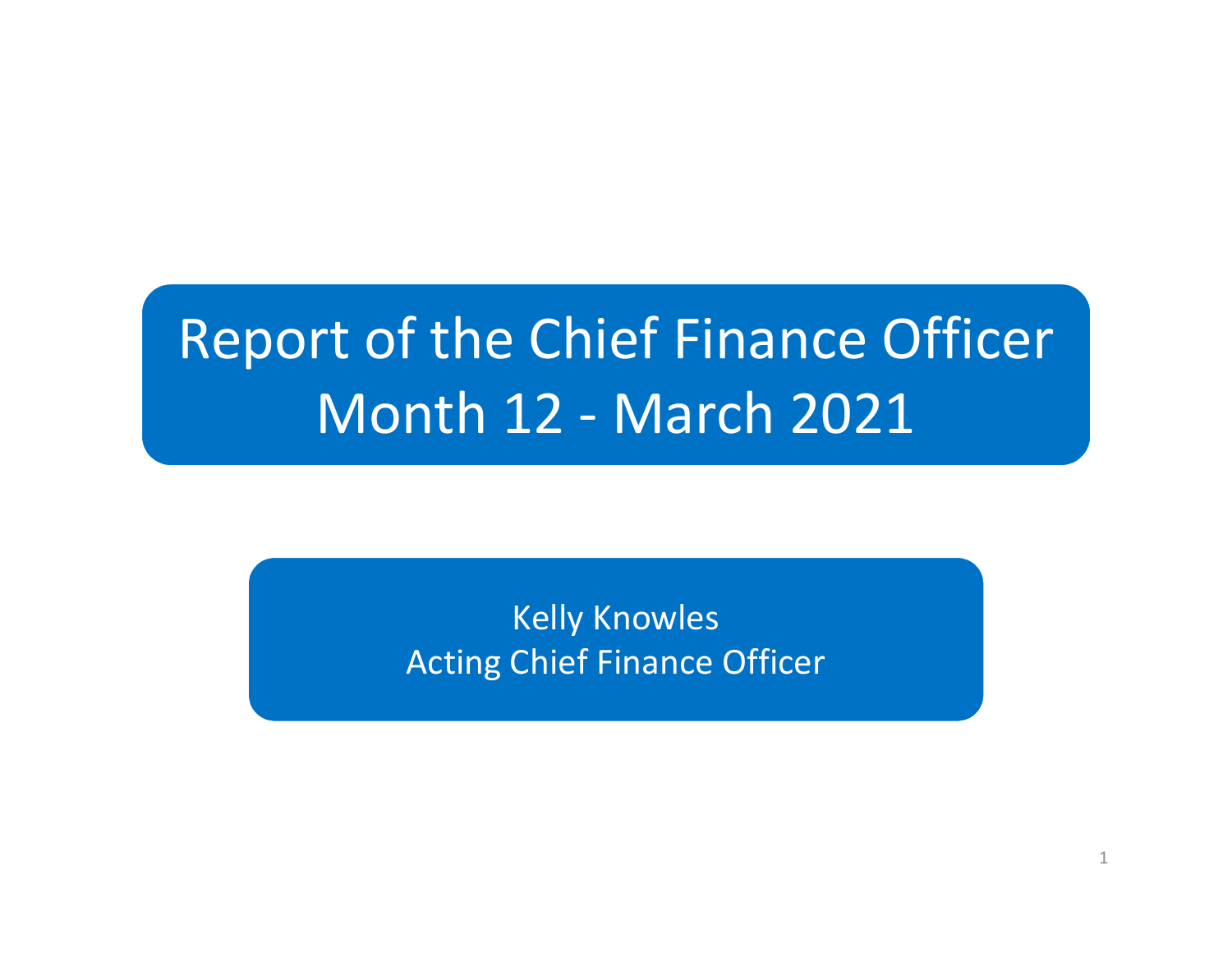### **Contents**

#### 1. Executive Summary

1.1 Headlines

1.2 Financial Duties

### 2. Finance and Contract Management

2.1 Allocation

2.2 Financial Position as at Month 12

2.3 Hospital Discharge Programme

- 2.4 Delegated Primary Care
- 2.5 Running Costs

### 3. Efficiencies

3.1 QIPP Performance

### 4. Financial Control

4.1 Statement of Financial Position

4.2 Cash Limit Drawdown & Better Payment Code

4.3 Capital

### 5. Actions Requested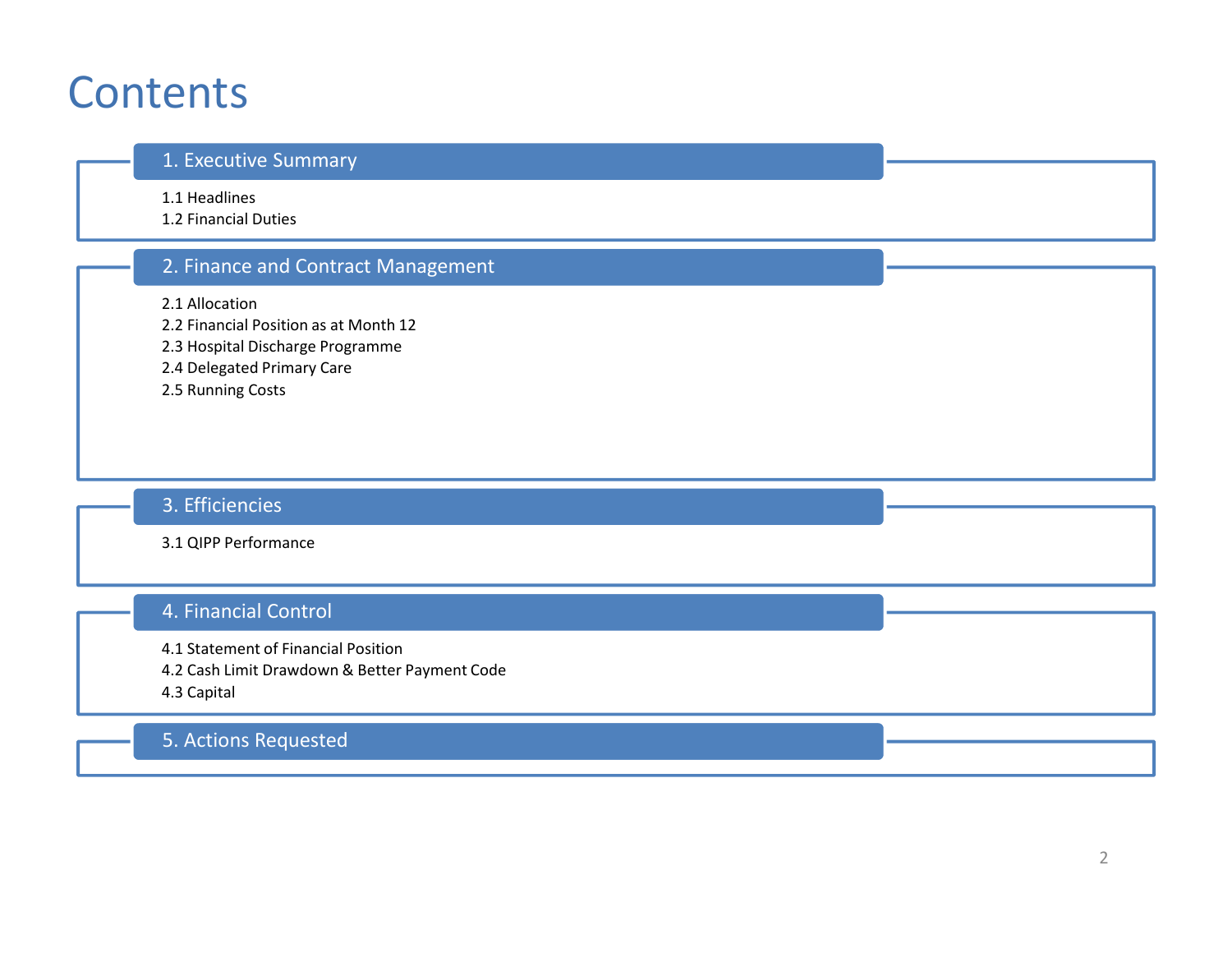# 1.1 Headlines

#### **Financial Regime**

Subject to external audit, the CCG has fully delivered all of its financial targets for the financial year 2020/21. The CCG Statutory Accounts for 2020/21 will be submitted to NHS England, in accordance with the deadline of 26 April 2021. These will be externally audited by KPMG before final approval by the CCG Board. The CCG has also fully achieved the QIPP target for 2020/21.

The CCG was working under temporary financial arrangements in response to COVID-19 for the period 1 April 2020 to 30 September 2020. The final retrospective allocation adjustment for April to September was received in Month 8 bringing the CCG to a breakeven position for the first half of the financial year.

A system wide financial envelope was allocated to Greater Manchester for the period 1 October 2020 to 31 March 2021. This is comprised of initial allocations for both CCGs and Providers, COVID funding, growth funding and system top up. GM has managed the system wide financial position within this envelope for all areas of spend, the only exception to this being those areas where national funding was available.

Any expenditure relating directly to COVID-19 has been captured and reported separately within the monthly Non ISFE submissions to NHSE.

At month 12, the CCG has reported a breakeven position. This is an improvement in the reported position when compared to the GM approved planned deficit of £1.091m.

| <b>March 2021</b>        | <b>M12 - Final Position</b> |                         |                           |
|--------------------------|-----------------------------|-------------------------|---------------------------|
|                          | Plan<br>£000's              | <b>Actual</b><br>£000's | <b>Variance</b><br>£000's |
| Allocation               | (513, 281)                  | (513, 281)              |                           |
| Expenditure              | 514,372                     | 513,281                 | 1,091                     |
| <b>Surplus/(Deficit)</b> | (1,091)                     |                         | 1,091                     |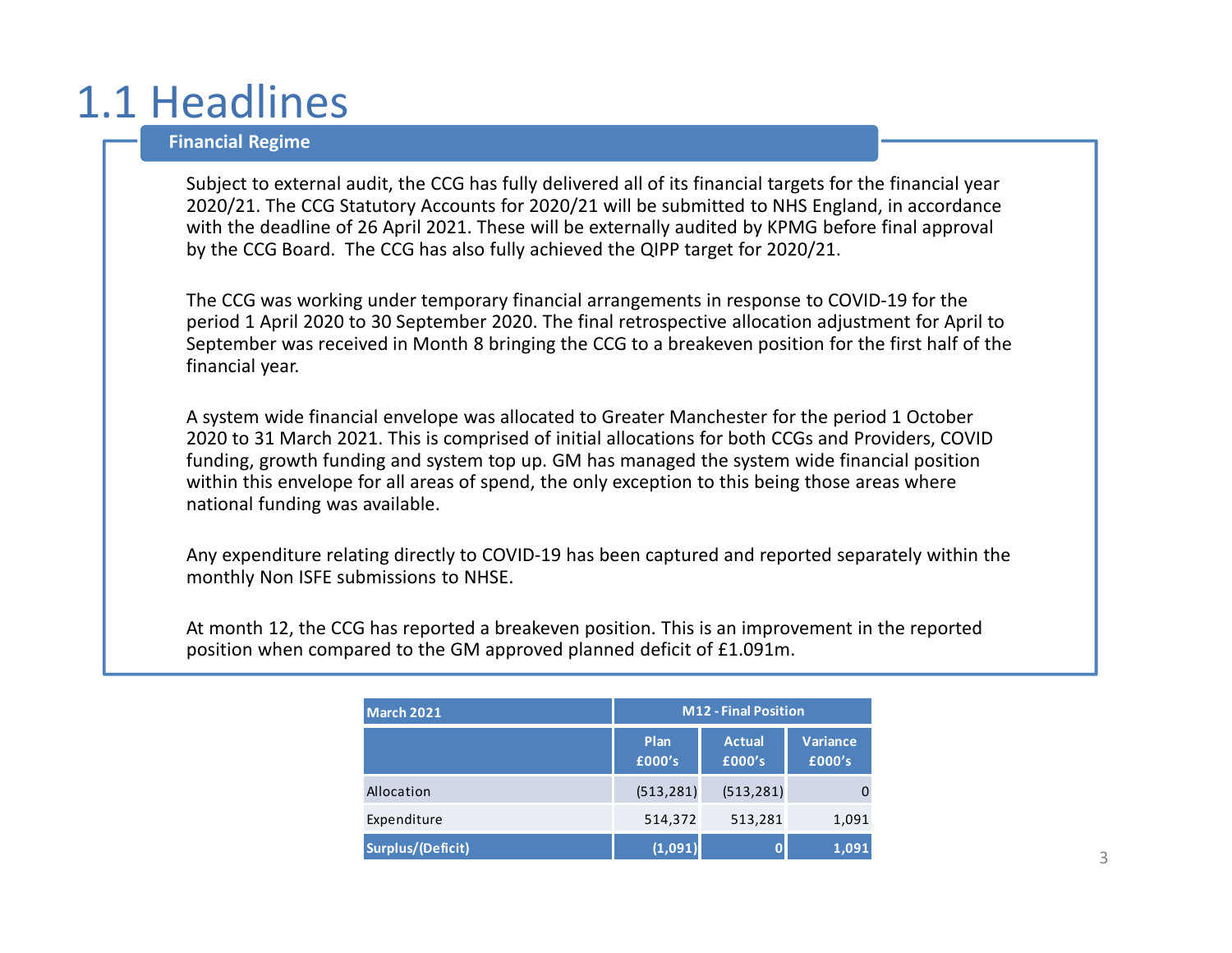# 1.2 Financial Duties

#### **Statutory Financial Duties and Performance Targets**

The CCG's statutory financial duties and performance targets are a requirement of NHS England. More detailed updates on these duties are provided throughout the report.

| <b>Description</b>                                          | <b>Financial Performance Targets</b>                                                                | <b>Performance</b> | <b>Explanation of the Performance</b>                                                                                                                                                                                                                           |
|-------------------------------------------------------------|-----------------------------------------------------------------------------------------------------|--------------------|-----------------------------------------------------------------------------------------------------------------------------------------------------------------------------------------------------------------------------------------------------------------|
| <b>Revenue Position</b>                                     | Operate within approved revenue resource allocation<br>in each and every year.                      | Green              | From October the CCG was working under system wide<br>financial arrangements. The CCG had a planned deficit of<br>£1.091m but CCG mitigating actions and the GM deficit<br>management process has enabled the CCG to report a<br>balanced position for 2020/21. |
| <b>Running Costs</b>                                        | Not to exceed the Running Cost Allowance                                                            | Green              | The financial budget for running costs is in line with the<br>operational plan and is within the allowance.                                                                                                                                                     |
| Cash                                                        | Operate within its approved annual cash draw-down<br>limit (ACDR) in each and every year.           | Green              | The CCG had a cash flow plan that has met this target.<br>Processes were in place to monitor and report performance.                                                                                                                                            |
| <b>Business Conduct</b>                                     | Comply with the Better Payments Practices Code of<br>paying 95% of invoices within 30 days.         | Green              | The CCG aimed to pay supplier invoices within 7 days as per<br>Procurement Policy Notices 02/20 and 04/20.                                                                                                                                                      |
| Statement of Financial<br>Position                          | Net Current Assets matches Taxpayers Equity.                                                        | Green              | The CCG monitored taxpayers equity reflecting the timing of<br>cash flows compared to expenditure incurred over time.                                                                                                                                           |
| Quality, Innovation,<br>Productivity &<br>Prevention (QIPP) | Deliver an efficiency across the CCG's expenditure<br>baseline in order to meet the QIPP challenge. | Green              | Through the operational plan submitted in October 2020, the<br>CCG had a QIPP plan of 1% of the CCG run rate M7-M12. This<br>equated to £2.6m for this period and the CCG has delivered<br>$£3.3m$ FYE.                                                         |
| <b>Financial Risk</b>                                       | Report the financial risks through the Board Assurance<br>Framework                                 | Green              | A number of financial risks were identified throughout the<br>financial year. These have been fully mitigated.                                                                                                                                                  |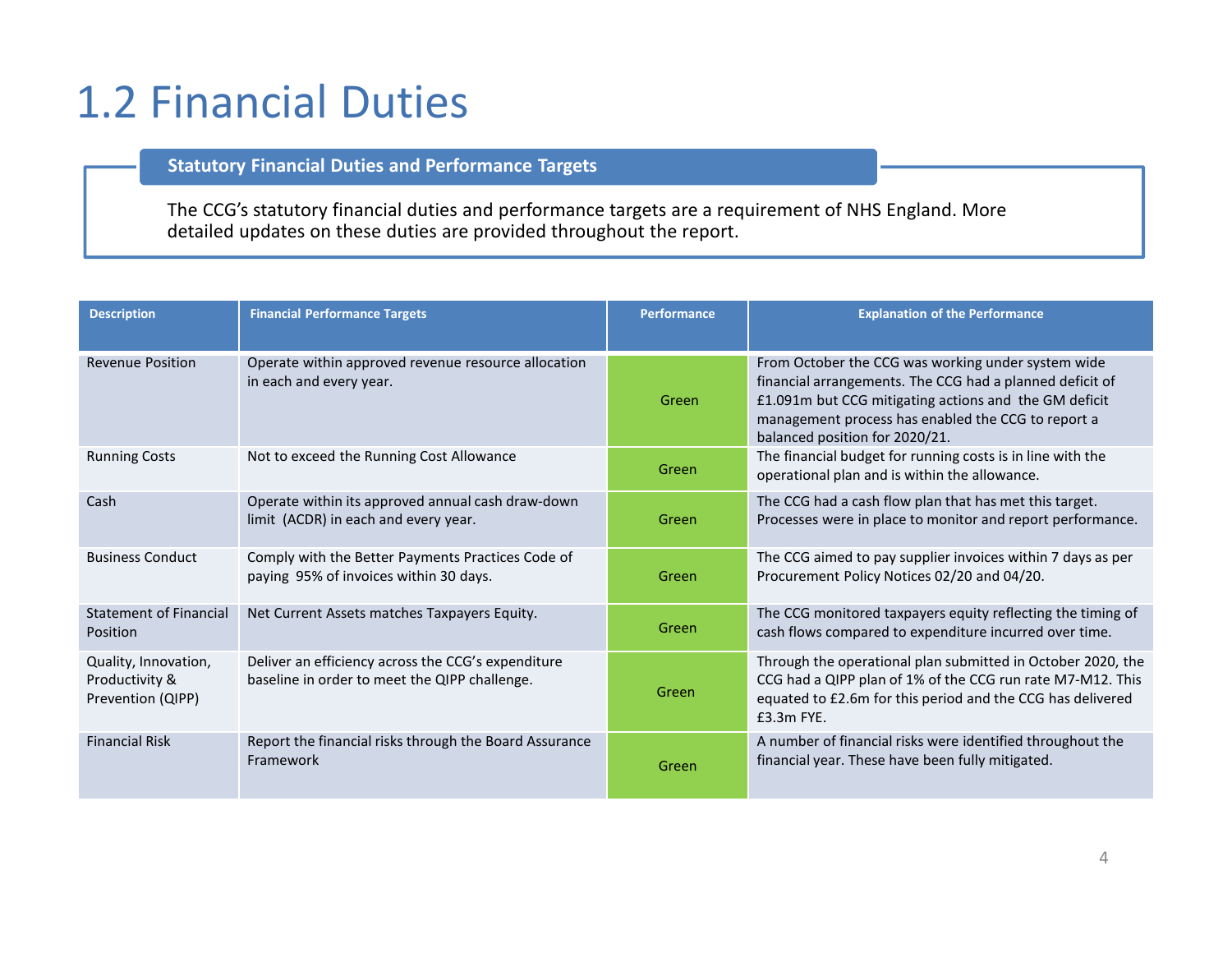# 2.1 Allocation

|                                 |                                  |                              |                                   | <b>Received M12</b>                   |                                               |                                    |                            |                                                |                                                       |                                     |                                   |
|---------------------------------|----------------------------------|------------------------------|-----------------------------------|---------------------------------------|-----------------------------------------------|------------------------------------|----------------------------|------------------------------------------------|-------------------------------------------------------|-------------------------------------|-----------------------------------|
| <b>Allocation 2020-21</b>       | Final M1-M6<br><b>Allocation</b> | M7-M11<br><b>Allocations</b> | <b>Various</b><br>(see narrative) | <b>CAS Digital</b><br><b>Licences</b> | System<br><b>Funding</b><br><b>Adjustment</b> | <b>SDF Crisis</b><br>Funding 20/21 | Locality<br><b>Funding</b> | Out of<br><b>Envelope</b><br>Reimburseme<br>nt | <b>ARRS</b><br><b>Allocation</b><br><b>Adjustment</b> | <b>Total</b><br><b>Received M12</b> | Total M1-M12<br><b>Allocation</b> |
|                                 | £'000                            | £'000                        | £'000                             | £'000                                 | £'000                                         | £'000                              | £'000                      | £'000                                          | £'000                                                 | £'000                               | £'000                             |
| Programme                       | 231,036                          | 231,515                      | 102                               | (146)                                 | (541)                                         | 721                                | 3,740                      | 27                                             |                                                       | 3,903                               | 462,550                           |
| Delegated Primary Care          | 21,946                           | 22,897                       |                                   |                                       |                                               |                                    |                            |                                                | 345                                                   | 345                                 | 44,843                            |
| <b>Total Commissioning</b>      | 252,982                          | 254,412                      | 102                               | (146)                                 | (541)                                         | 721                                | 3,740                      | 27                                             | 345                                                   | 4,248                               | 507,393                           |
| <b>Running Cost</b>             | 2,796                            | 3,092                        |                                   |                                       |                                               |                                    |                            |                                                |                                                       |                                     | 5,888                             |
| <b>Total Allocation 2020-21</b> | 255,777                          | 257,504                      | 103                               | (146)                                 | (541)                                         | 721                                | 3,740                      | 27                                             | 345                                                   | 4,249                               | 513,281                           |

#### **Allocation adjustments**

The final system allocation adjustments in relation to the H2 2020/21 GM financial envelope were transacted in Month 12, this resulted in the removal of £541k for Bolton CCG.

Allocations to cover the additional expenditure incurred for the Hospital Discharge Programme and the increased Independent Sector spend have been received in full.

The final allocation of £345k for the Additional Roles Reimbursement Scheme was received in Month 12. This relates to the expenditure that was above the 60% of funding within the Delegated baseline allocation.

The £103k of various allocations included NHS111 (£59k) and GPIT (£26k), the remaining funding was passthrough funding for providers.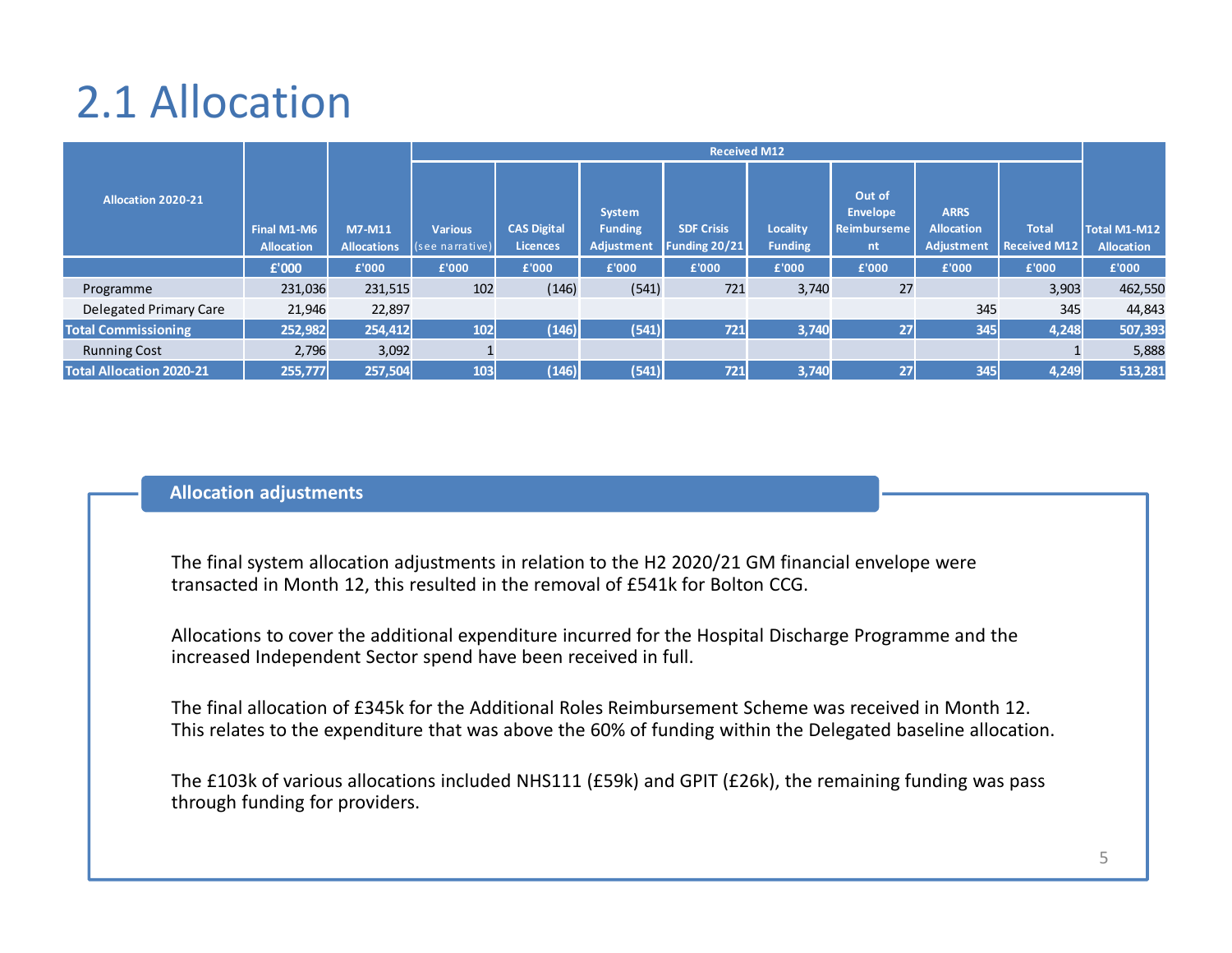# 2.2 Financial Position at Month 12

| <b>March 2021</b>          | <b>M12 - Final Position</b> |                         |                           |  |
|----------------------------|-----------------------------|-------------------------|---------------------------|--|
|                            | Plan<br>£000's              | <b>Actual</b><br>£000's | <b>Variance</b><br>£000's |  |
| <b>Allocation</b>          | (513, 281)                  | (513, 281)              | $\bf{0}$                  |  |
| <b>Acute Services</b>      | 231,246                     | 231,246                 | $\mathbf 0$               |  |
| Mental Health              | 54,257                      | 54,257                  | $\mathbf 0$               |  |
| Community                  | 48,516                      | 48,516                  | (0)                       |  |
| <b>Other Commissioning</b> | 34,505                      | 34,505                  | (0)                       |  |
| <b>Primary Care</b>        | 110,053                     | 110,469                 | (416)                     |  |
| <b>Continuing Care</b>     | 28,400                      | 28,400                  | $\mathbf 0$               |  |
| <b>Running Costs</b>       | 5,888                       | 5,888                   | $\mathbf 0$               |  |
| Reserves                   | 1,507                       | 0                       | 1,507                     |  |
| <b>Expenditure</b>         | 514,372                     | 513,281                 | 1,091                     |  |
| <b>Surplus/(Deficit)</b>   | (1,091)                     | 0                       | 1,091                     |  |

#### **Headlines & Actions**

- • At month 12, the CCG has reported a breakeven position. This is an improvement in the reported position when compared to the GM approved planned deficit of £1.091m.
- • The remaining overspend position is the pressure relating to Prescribing, which was overspent by £0.410m against a plan of £48.451m.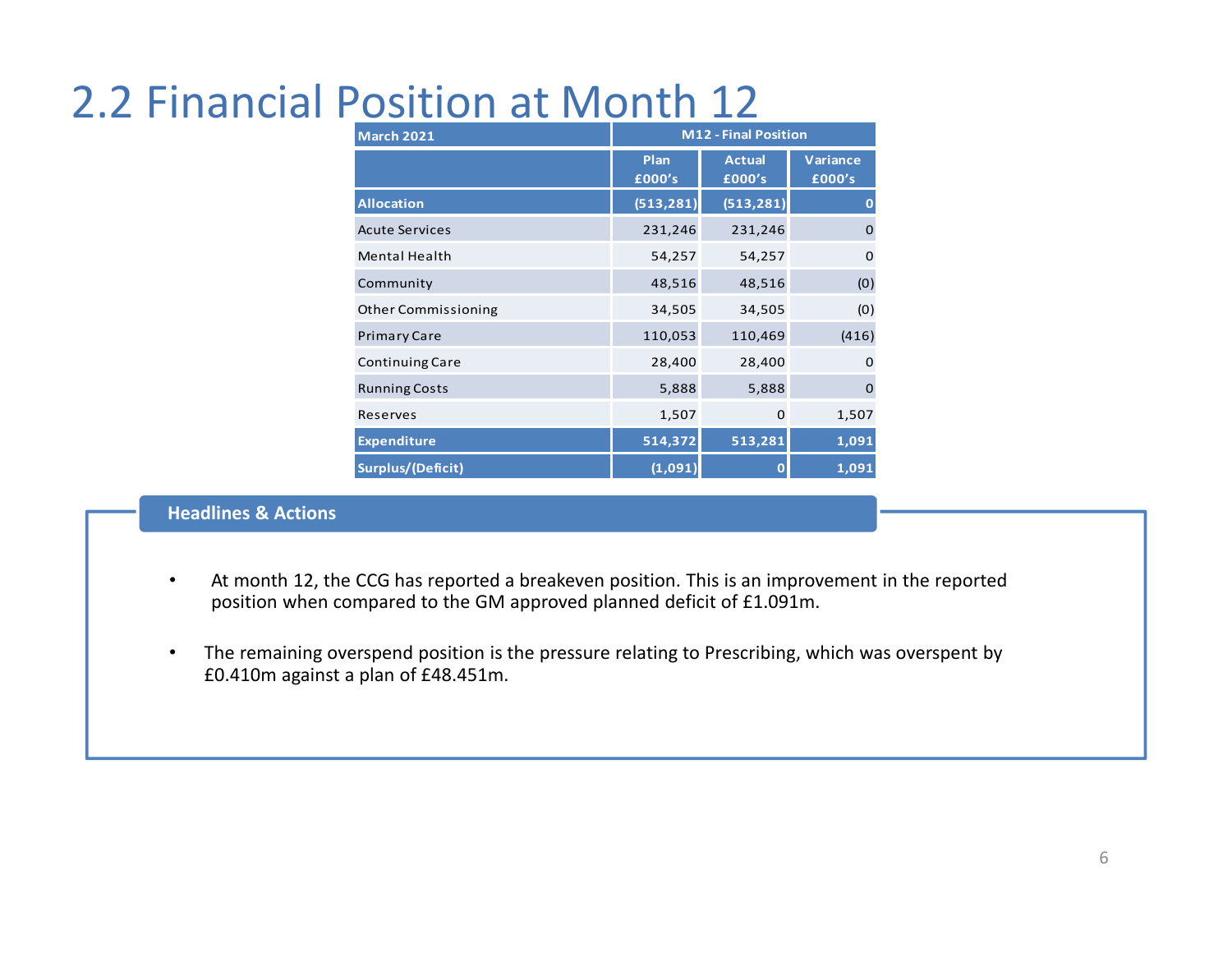# 2.3 Hospital Discharge Programme

| <b>March 2021</b>              | M12 - Final<br><b>Position</b><br>£000's |
|--------------------------------|------------------------------------------|
| Hospital Discharge Scheme 1    | 7,118                                    |
| Hospital Discharge Scheme 2    | 827                                      |
| <b>CHC Deferred Assessment</b> | 104                                      |
| <b>Total</b>                   | 8.049                                    |

**Hospital Discharge Programme Expenditure Detail**

- • The Hospital Discharge Programme was an element of the COVID-19 response that aimed to prevent and reduce admissions into the acute sector and promoted swift discharge into the community/ social care.
- •The Hospital Discharge Programme Scheme 1 ceased to accept new patients/packages from 1<sup>st</sup> September 2020 as CHC transition into recovery, with a new discharge to assess model being implemented from this date. Funding relating to the first six weeks of care following discharge has been claimed by the CCG.
- • The CCG Funded Care Team are responsible for assessing all patients discharged into this model within the six week time frame, with patients then transferred to the most appropriate onward funding stream.
- • To aid CCGs and LAs to undertake the deferred assessments from 1st September, funding was made available to support any additional staffing requirements. The total funding available for Bolton was £0.276m, of which £0.104m has been spent.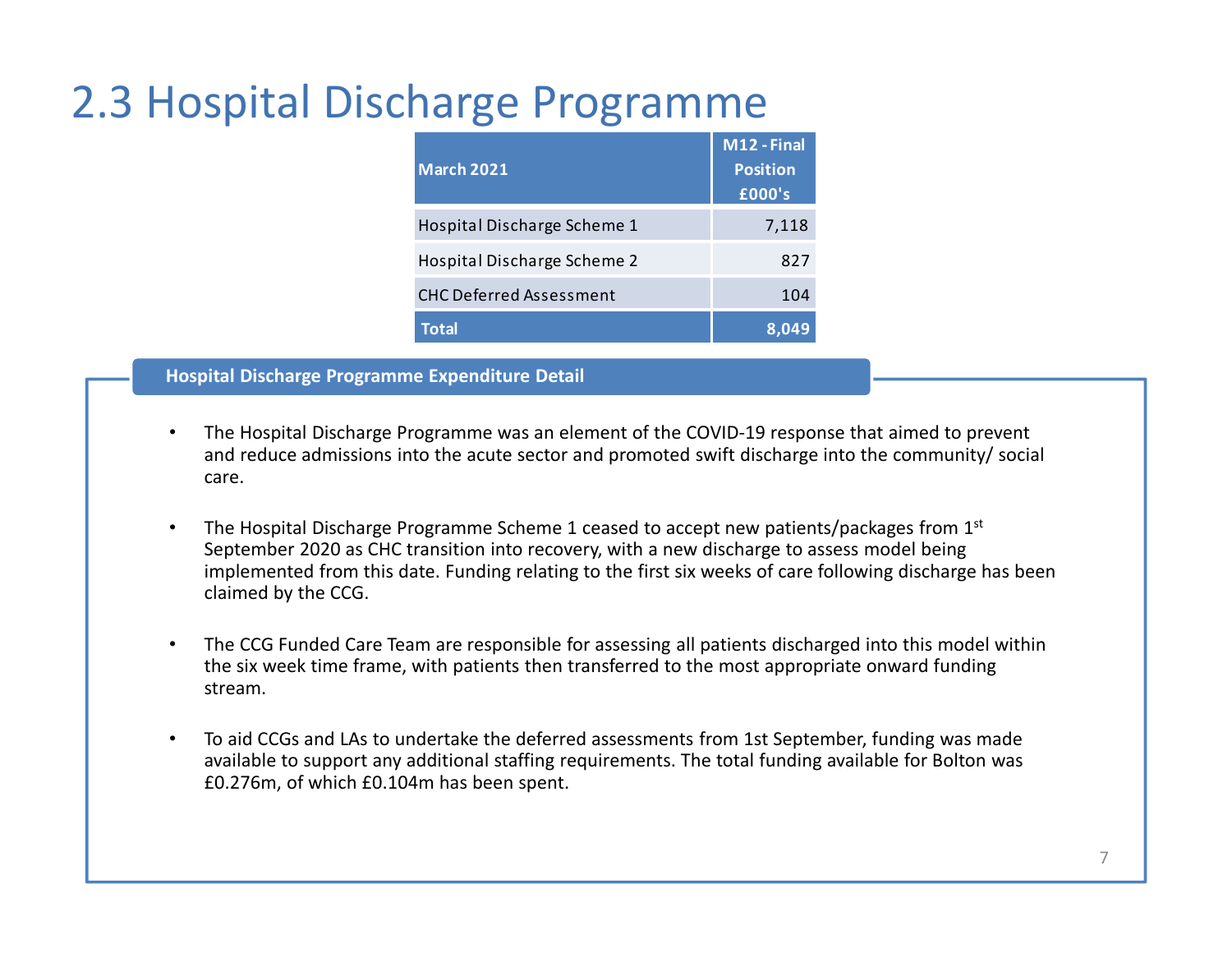# 2.4 Delegated Primary Care

| March 2021                           |                | <b>M12 - Final Position</b> |                           |
|--------------------------------------|----------------|-----------------------------|---------------------------|
|                                      | Plan<br>£000's | <b>Actual</b><br>£000's     | <b>Variance</b><br>£000's |
| <b>Primary Care Co-Commissioning</b> | 44,843         | 45,203                      | (359)                     |
| <b>Expenditure</b>                   | 44,843         | 45,203                      | (359)                     |

#### **Delegated Primary Care**

- • The budget for Delegated Primary Care was set in line with the mandated national model from Month 1 to Month 6 and in line with the published allocations for Delegated Primary Care from Month 7 to Month 12. The budget is reflective of the mandated plan, CCG top up and allocation received for ARRS; for which the CCG received £0.345m in Month 12 for the proportion of funding held centrally.
- • Costs associated with the Bolton Quality Contract have been reported through Primary Care Co-Commissioning in line with previous years, including the full financial value for BQC KPIs.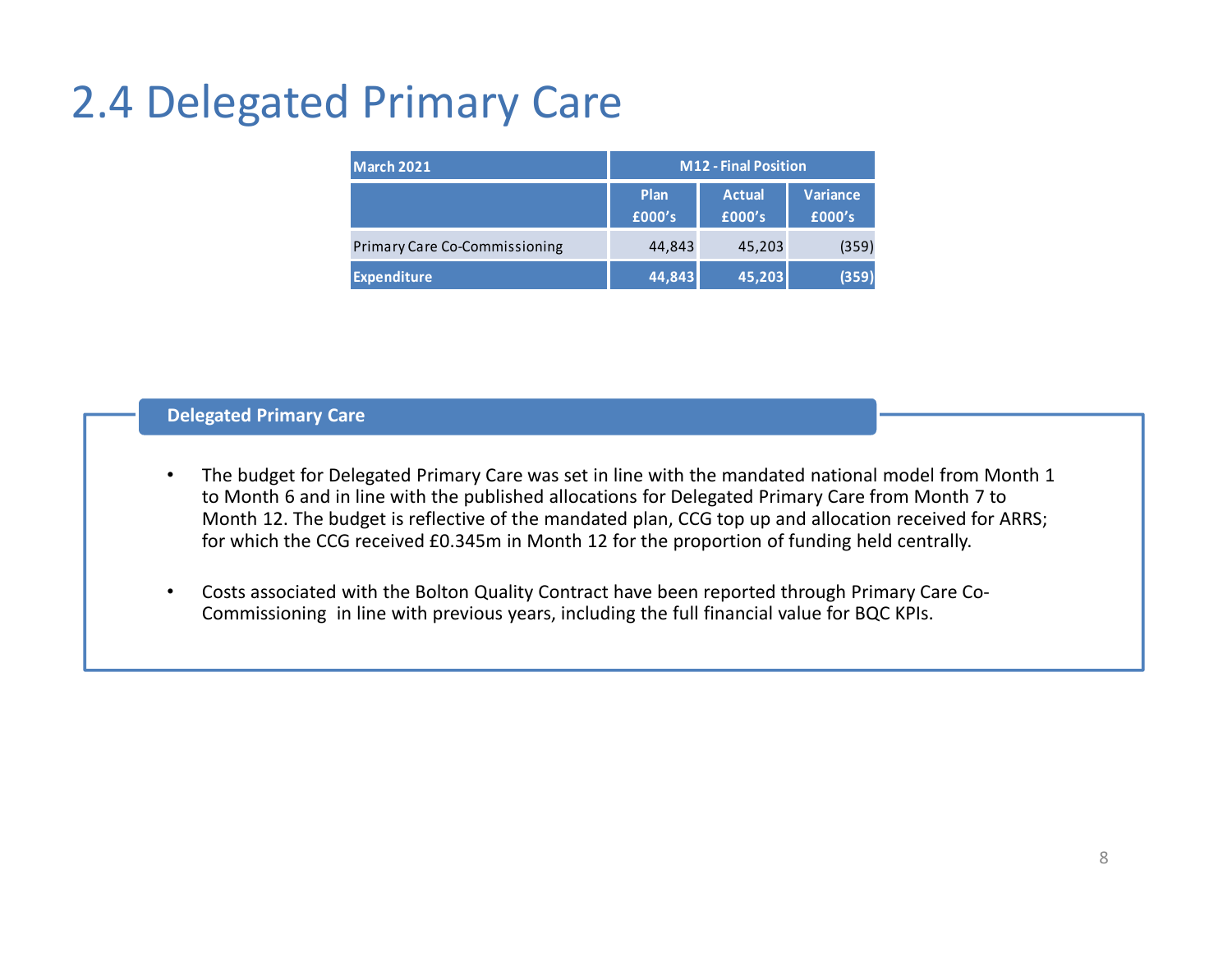### 2.5 Running Costs

| March 2021           | <b>M12 - Final Position</b> |                         |                           |
|----------------------|-----------------------------|-------------------------|---------------------------|
|                      | Plan<br>£000's              | <b>Actual</b><br>£000's | <b>Variance</b><br>£000's |
| <b>Running Costs</b> | 5,888                       | 5,888                   |                           |
| <b>Expenditure</b>   | 5,888                       | 5,888                   | O                         |

### **Running Costs**

• The CCG has maintained running costs expenditure within budget for 2020/21, in line with the CCG statutory duties.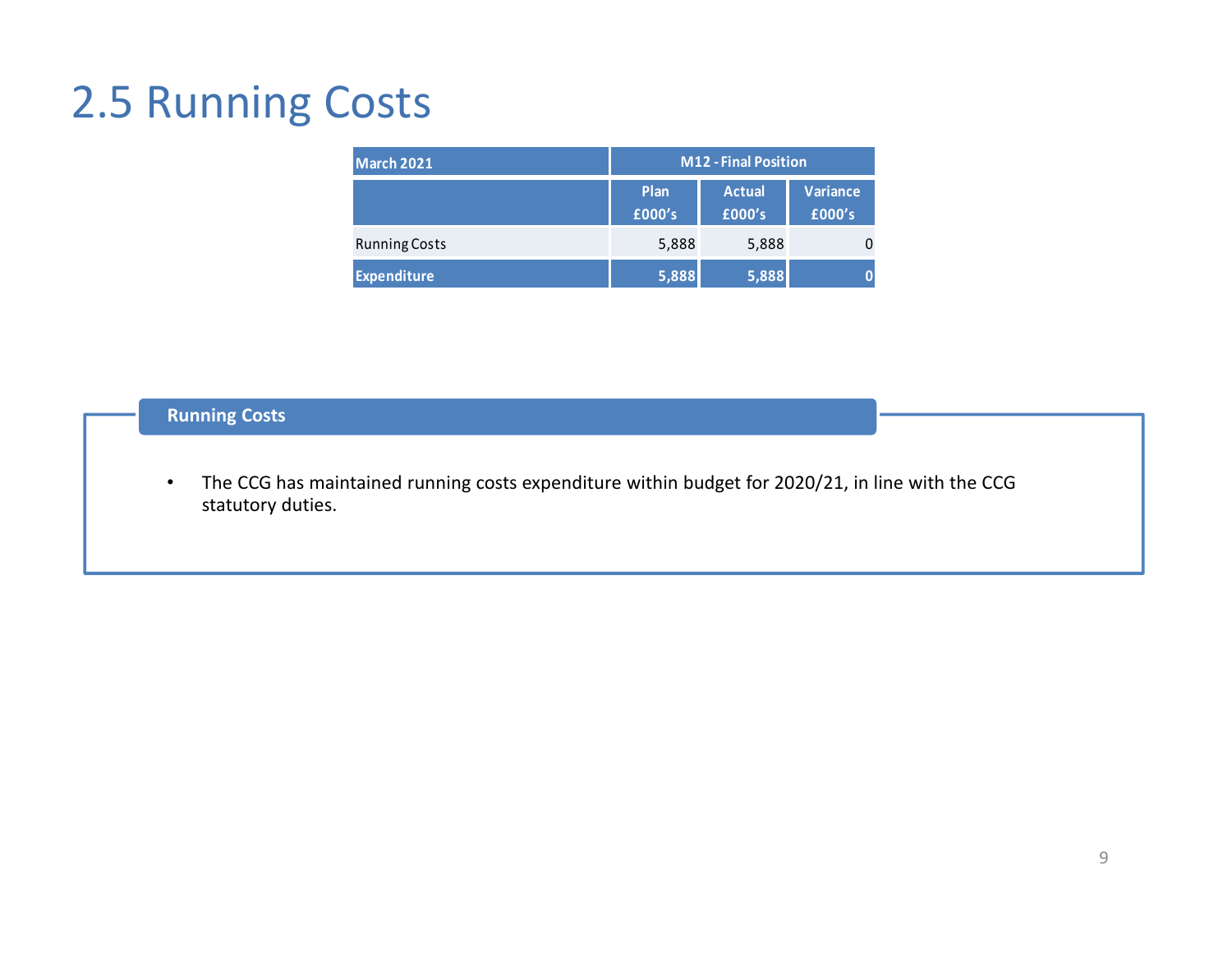# 3.1 QIPP Performance

#### **Headlines**

- • Under the guidance of the temporary financial regime that was in place for Months 1 - 6, formal reporting of provider CIP and CCG QIPP plans was paused.
- • As part of the revised operational plan for Months 7 - 12 submitted in October, GM CCG's and Providers were required to submit efficiency plans that would achieve at least 1% of the proposed position during this period.
- •The H2 2020/21 CCG QIPP plan is £2.633m, and the CCG has delivered this in full.

| March 2021    | M12 - Final Position |                         |                    |
|---------------|----------------------|-------------------------|--------------------|
|               | Plan<br>£000's       | <b>Actual</b><br>£000's | Variance<br>£000's |
| QIPP achieved | 2,633                | 2,633                   |                    |

#### **System Recovery**

- • A System Finance Group is now well established and has oversight of the financial challenge faced by Bolton Health and Care organisations.
- • The group is focussed on driving financial improvement across the system, monitoring progress and impact against the agreed work programme.
- •Priority areas include; workforce, estates, prescribing and appraisal of system spend.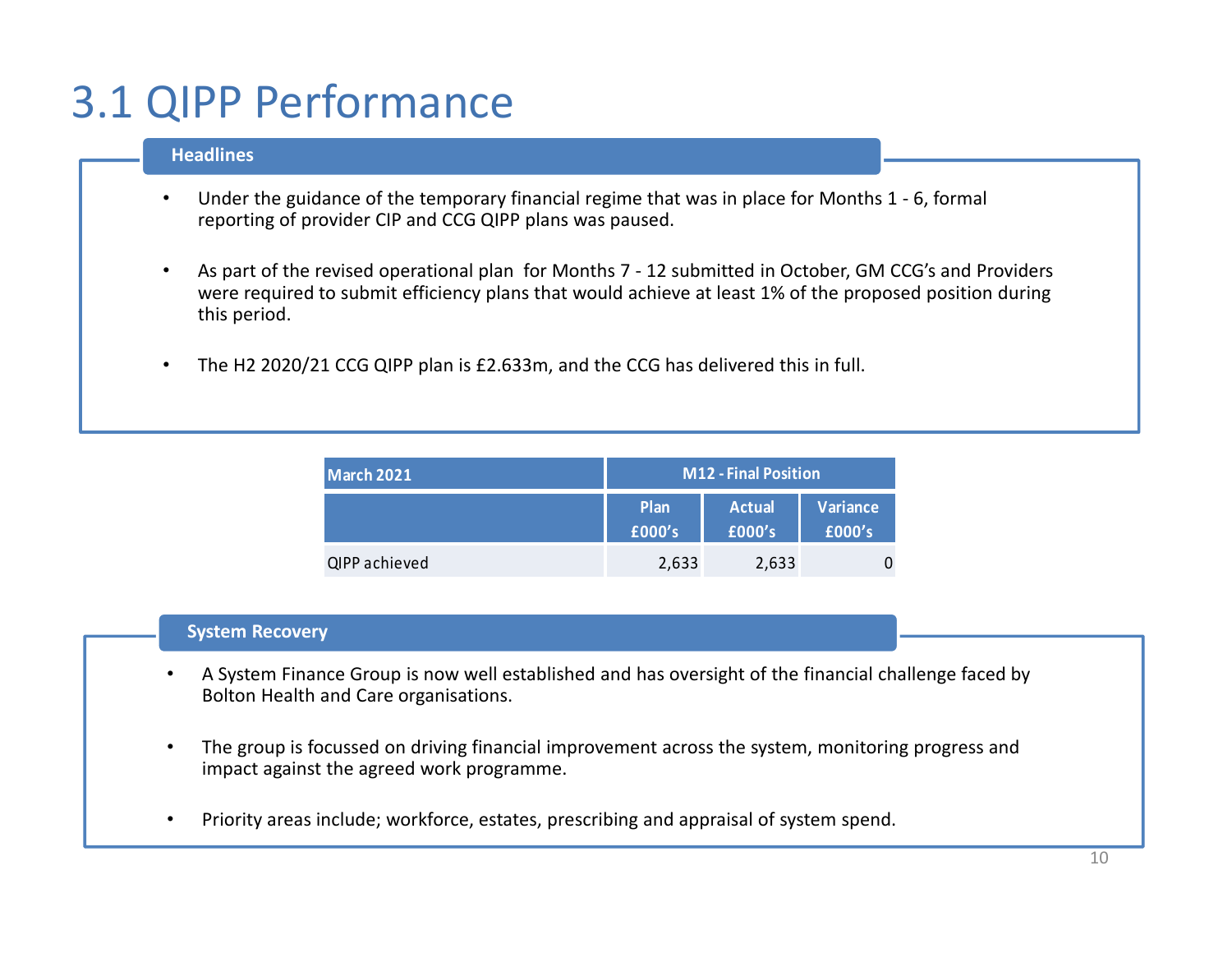# 4.1 Statement of Financial Position

| <b>Statement of Financial Position</b> | <b>March 2020</b> | <b>Mar 2021</b> | <b>Commentary</b>                                                                |
|----------------------------------------|-------------------|-----------------|----------------------------------------------------------------------------------|
|                                        | £000              | £000            |                                                                                  |
| Non current assets                     | 246               | 128             | <b>Property Plant and Equipment</b>                                              |
| Trade & other receivables              | 1,026             |                 | 675 Monies owing to CCG by other organisations                                   |
| Prepayments and accrued income         | 1,592             | 99              | Expenditure paid in advance /income not yet invoiced                             |
| Cash & cash equivalents                | 4                 |                 | 99 Cash at bank/in hand                                                          |
| <b>Total current assets</b>            | 2,622             |                 | 873 Total monies owed to CCG plus cash /bank                                     |
| Trade & other payables                 | (9,260)           |                 | (9,642) Invoices received from providers/suppliers but not yet paid              |
| Accruals & deferred income             | (24,009)          |                 | (22,926) Expenditure for services received not yet invoiced by provider/supplier |
| Provisions                             | (1, 390)          |                 | (1,392) Future liabilities relating to past event                                |
| <b>Total current liabilites</b>        | (34, 659)         |                 | (33,960) Total monies owed by CCG                                                |
| Net assets/(liabilities) employed      | (31, 791)         |                 | (32,959) Total monies owed by CCG net of total monies owing to the CCG           |
| Taxpayers equity                       |                   |                 |                                                                                  |
| <b>General fund</b>                    | (31, 791)         |                 | (32,959) Total Investment by Taxpayers                                           |

#### **Headlines**

The March 2021 Statement of Financial Position (SoFP) is summarised in the table above and compared tothe position at the end of March 2020.

Prepayments and accrued income has reduced significantly compared to February (£30m) as the advance block payments to NHS providers ceased in February.

Prepayments and accrued income compared to March 2020 is due to the release of contract prepayments based tariff paid for future activity that is no longer applicable in the block contract environment.

The CCG has taxpayers equity reflects the timing of cash flows compared to expenditure incurred over time.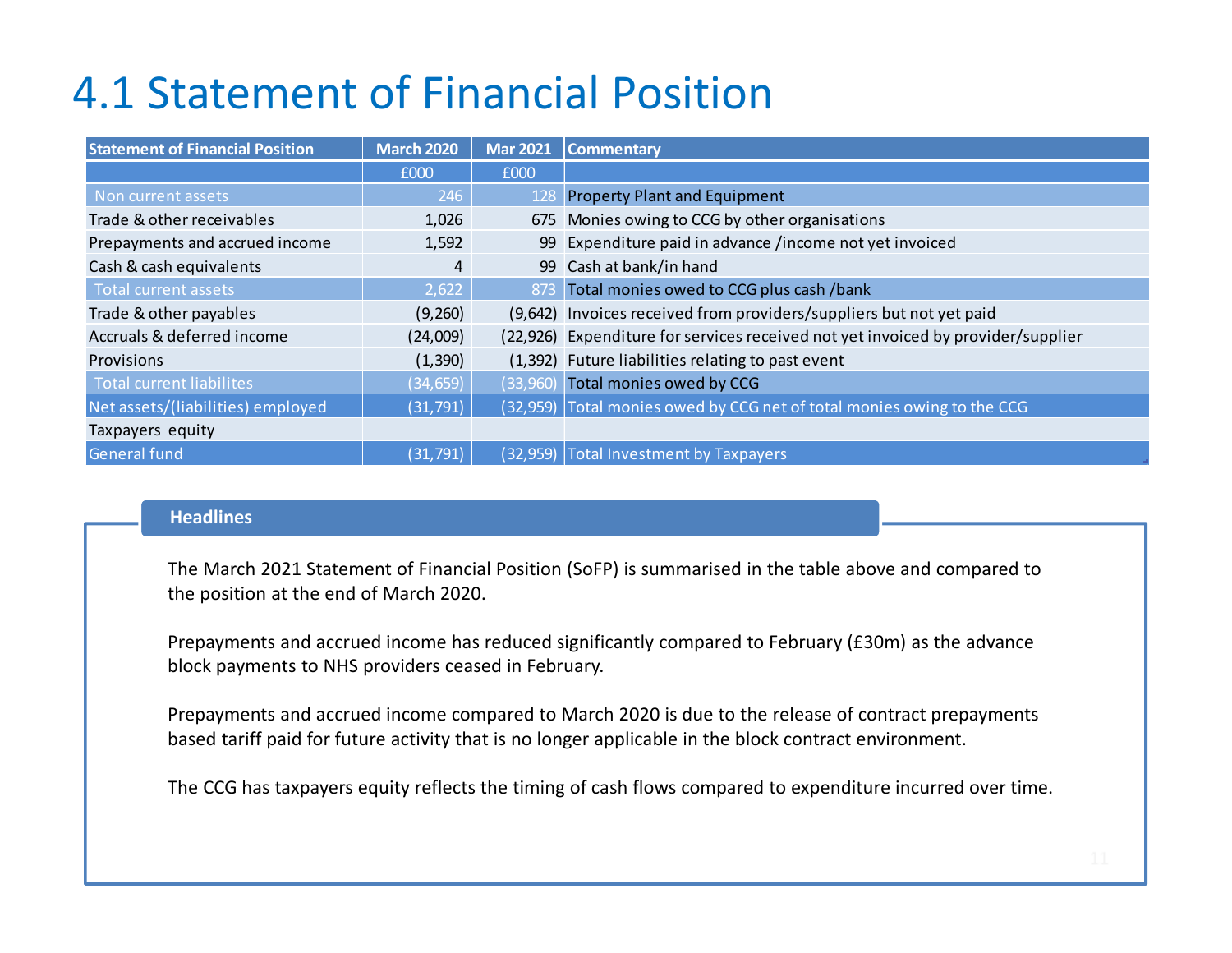# 4.2 Cash Utilisation & BPPC

|                                                                                                                | <b>YTD Cash flow Statement</b>                                               | <b>March 20</b> | March 21 |
|----------------------------------------------------------------------------------------------------------------|------------------------------------------------------------------------------|-----------------|----------|
| <b>Cash utilisation</b>                                                                                        |                                                                              | £000            | £000     |
| £500                                                                                                           | <b>YTD Expenditure</b>                                                       | 493,506         | 513,281  |
| £400                                                                                                           | Increase/(decrease) in trade & other receivables                             | (296)           | (1,845)  |
| £300<br>£m<br>■ Cash Actual                                                                                    | (Incease)/decrease in trade & other payables                                 | (3,522)         | 729      |
| £200<br>cumulative                                                                                             | (Increase)/decrease in Provisions                                            | (433)           | (248)    |
| £100<br>£0                                                                                                     | Provisions utilised                                                          |                 | 246      |
| ω                                                                                                              | Depreciation and Amortisation                                                | (109)           | (118)    |
| April<br>June<br>ugust<br>Nay<br>$\frac{2}{3}$<br>ebruary<br>Septembe<br>Octobe<br>January<br>March<br>Vovembe | Incease/(decrease) in capital payables                                       | 63              | (28)     |
| ق<br>ιī                                                                                                        | Increase/(decrease) in cash                                                  | (23)            | 96       |
|                                                                                                                | <b>YTD Cash drawn</b>                                                        | 489,186         | 512,113  |
| <b>Performance of month end</b><br><b>Actual</b><br><b>Trend</b><br>Target,<br>cash position                   | % of invoices paid within payment<br><b>Target</b><br><b>Actual</b><br>terms | <b>Trend</b>    |          |
| Cleared bank balance<br>£110.1k<br>£250k                                                                       | <b>By Value</b><br>99.64%<br>95.00%                                          |                 |          |
| % of monthly draw down<br>< 1.25%<br>0.73%                                                                     | <b>By Volume</b><br>98.52%<br>95.00%                                         |                 |          |

#### **Cash**

- • The CCG's Annual Cash Drawdown Requirement (ACDR) for 2020-21 is calculated based on the notified allocation. In March 2021 the CCG had an ACDR of £514.2m and received £512.1m cash to the end of March 2021, representing 99.58% of the ACDR.
- • The CCG achieved the year end cleared bank balance target which is the lower of £250k or less than 1.25% of the February cash draw down. Performance is shown in the table above. NHSE/I has confirmed that penalties would not be levied on breaches during the year under the current financial regime to enable CCGs to have sufficient cash to pay suppliers during the pandemic.

#### **Business Conduct – Better Payment Practice Code (BPPC)**

• The CCG achieved the Better Payment Practice Code (BPPC) target paying over 95% of valid invoices by volume and value within 30 days. The performance is shown in the table above.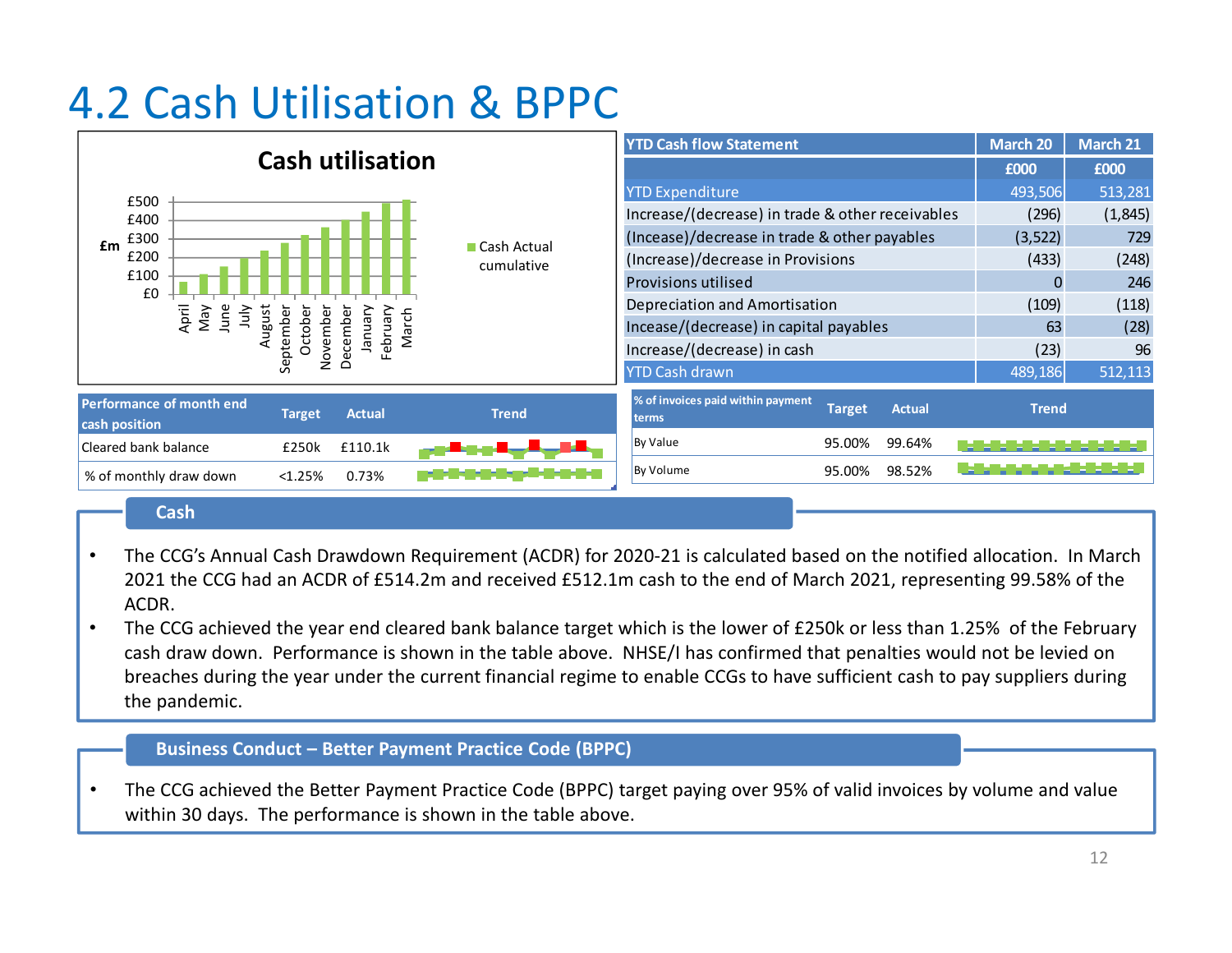### 4.3 Capital Programme

### **Capital Programme**

Details of the capital projects in progress are detailed below. Building designs in progress have been reviewed in the context of operating in COVID compliant manner and amended where appropriate.

| <b>Scheme</b>                                 | <b>Project</b>                                                            | <b>Status</b>                                                          | <b>Commentary</b>                                                                                                                                                                                  |
|-----------------------------------------------|---------------------------------------------------------------------------|------------------------------------------------------------------------|----------------------------------------------------------------------------------------------------------------------------------------------------------------------------------------------------|
| Lever Chambers Centre for<br>Health - Phase 2 | <b>CCG Relocation</b>                                                     | Complete                                                               | A draft Agile Working Policy is under review alongside<br>plans for a proposed phased return to offices at end of<br>May 2021 in accordance with government guidance.                              |
| Lever Chambers Centre for<br>Health - Phase 3 | Ground floor reconfiguration                                              | Tender process<br>complete and the<br>contractors ready to<br>mobilise | Reconfiguration to accommodate GMMH and homeless<br>services, improved reception and social prescribing<br>area. This has paused whilst space continues to be in<br>use as a PCN vaccination site. |
| Little Lever Health Centre<br>and Library     | Relocation of 3 GP practices to be<br>co-located with the library         | In progress                                                            | Building work is progressing on site.                                                                                                                                                              |
| Primary Care Improvement<br>Grants            | 2 Estates and Technology<br>Transformation Fund (ETTF) PIDs               | In progress                                                            | 1 scheme in progress and 1 scheme approved in<br>principle expected to conclude in 2021-22                                                                                                         |
| Horwich Health and<br><b>Wellbeing Hub</b>    | Relocation of 2 GP practices and<br>community health and care<br>services | OBC approved in<br>principle by CCG                                    | Awaiting outcome of the public consultation via Bolton<br>Council.                                                                                                                                 |
| <b>NHS Digital</b>                            | N365 funding                                                              | In progress                                                            | Roll out Office 365 Project, continued phased roll out.                                                                                                                                            |
| <b>Digital First Funding</b>                  | Primary Care digital<br>transformation                                    | Complete                                                               | Infrastructure in place for phased roll out of the<br>technology.                                                                                                                                  |
| <b>COVID Capital</b>                          | <b>Primary Care premises</b><br>improvements                              | Complete                                                               | Share of GM £1.2m capital funding allocated to GP<br>practices for improving primary care premises to enable<br>COVID compliant working practices.                                                 |